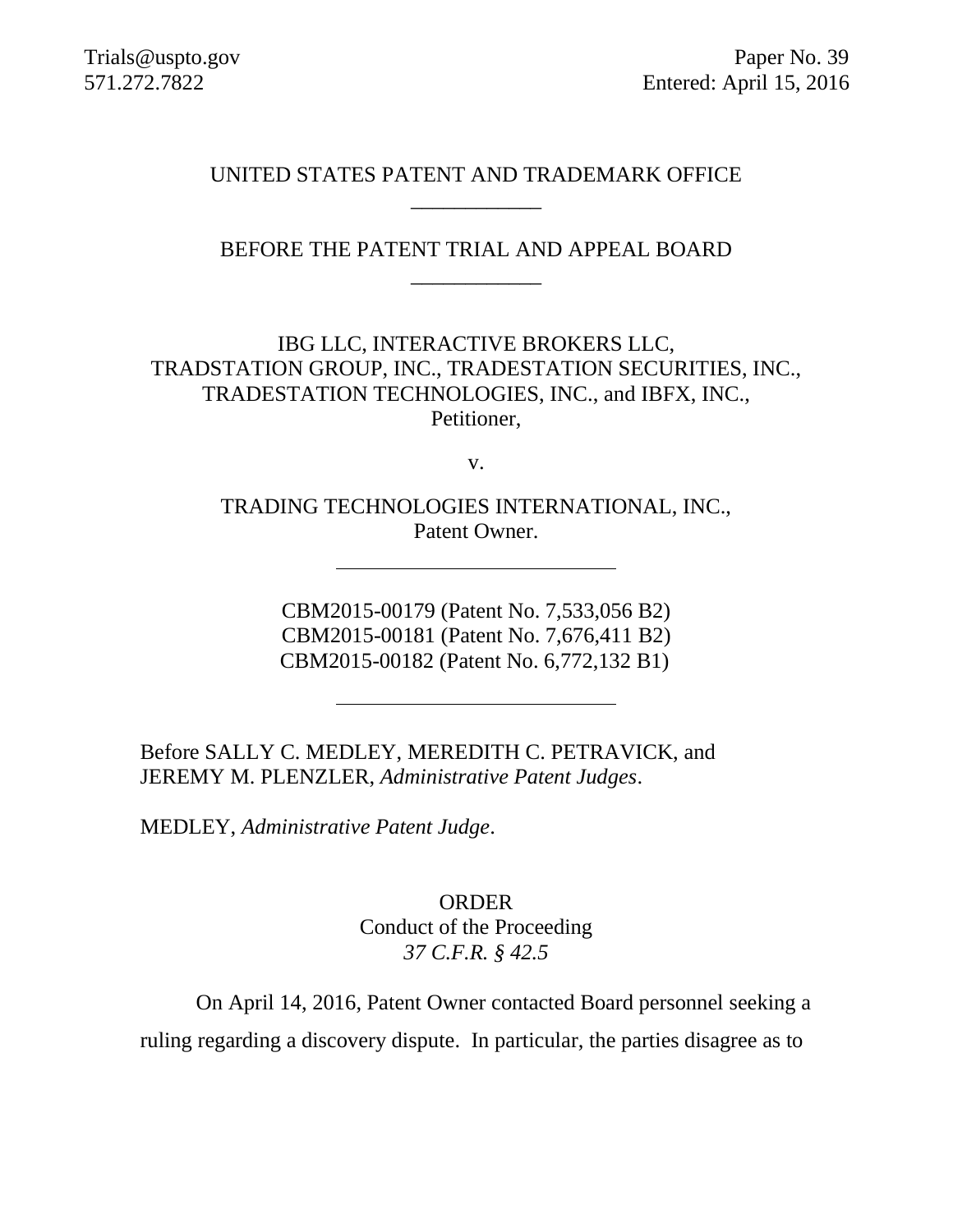CBM2015-00179 (Patent 7,533,056 B2) CBM2015-00181 (Patent 7,676,411 B2) CBM2015-00182 (Patent 6,772,132 B1)

> whether cross examination of Petitioner's witness, Mr. Atsushi Kawashima, falls under the routine discovery rule or under the additional discovery rule.

#### *Background*

In these proceedings, a decision was made to institute review based in part on a prior art reference known as TSE. CBM2015-00179, Paper 23.<sup>1</sup> TSE is a Tokyo Stock Exchange publication published in Japanese. Ex. 1004. In support of its showing that TSE qualifies as prior art, Petitioner relies on November 21, 2005 deposition testimony of Atsushi Kawashima taken during litigation between Patent Owner and a third party, eSpeed, Inc. Ex. 1007.

Patent Owner seeks to depose Mr. Kawashima. Petitioner believes that cross examination of Mr. Kawashima is not permitted per the routine discovery rule 37 C.F.R. § 42.51(b)(1). Further, according to Petitioner, Mr. Kawashima is unavailable. Patent Owner, on the other hand, seeks a ruling from the Board essentially indicating who is responsible for securing the availability of Mr. Kawashima. For the reasons that follow, we determine that Petitioner is responsible for producing Mr. Kawashima for cross examination.

### *Analysis*

Cross examination of affidavit testimony is authorized under the routine discovery rule. 37 C.F.R.  $\S$  42.51(b)(1). We understand that Petitioner may be of the impression that cross examination of a witness whose testimony was obtained during a prior proceeding does not fall under the routine discovery rule, but rather falls under the rule for additional

 $\overline{a}$ 

<sup>&</sup>lt;sup>1</sup> Citations are to CBM2015-00179.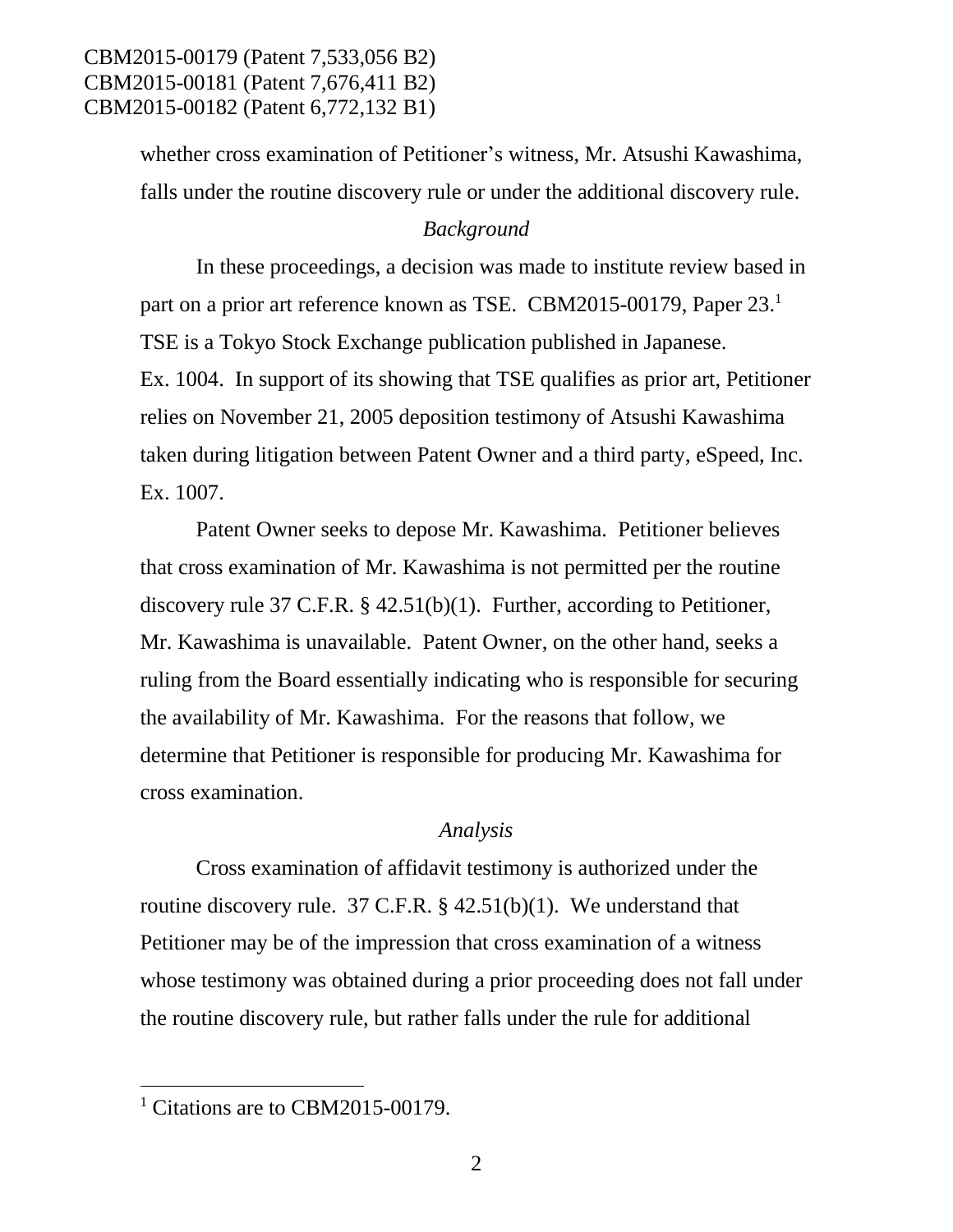## CBM2015-00179 (Patent 7,533,056 B2) CBM2015-00181 (Patent 7,676,411 B2) CBM2015-00182 (Patent 6,772,132 B1)

discovery, 37 C.F.R.  $\S$  42.51(b)(2). If the latter, the parties are of the impression that Patent Owner would need to file a motion for additional discovery, showing good cause why the cross examination of Mr. Kawashima is needed.

Here, Petitioner relies on the prior Kawashima testimonial evidence in support of its Petitions. It is a pivotal part of Petitioner's challenges based on TSE. Petitioner relies solely on the Kawashima testimony to show that TSE was publically available, and thus constitutes prior art. Based on the facts of these cases, we determine that it is Petitioner's responsibility to secure the availability of Mr. Kawashima. Patent Owner is authorized to cross examine Mr. Kawashima. To the Extent that Petitioner is unable to produce Mr. Kawashima for cross examination, we will consider his unavailability in weighing his original testimony in our Final Written Decisions.

#### *Order*

It is

ORDERED that Patent Owner is authorized to cross examine Mr. Atsushi Kawashima.